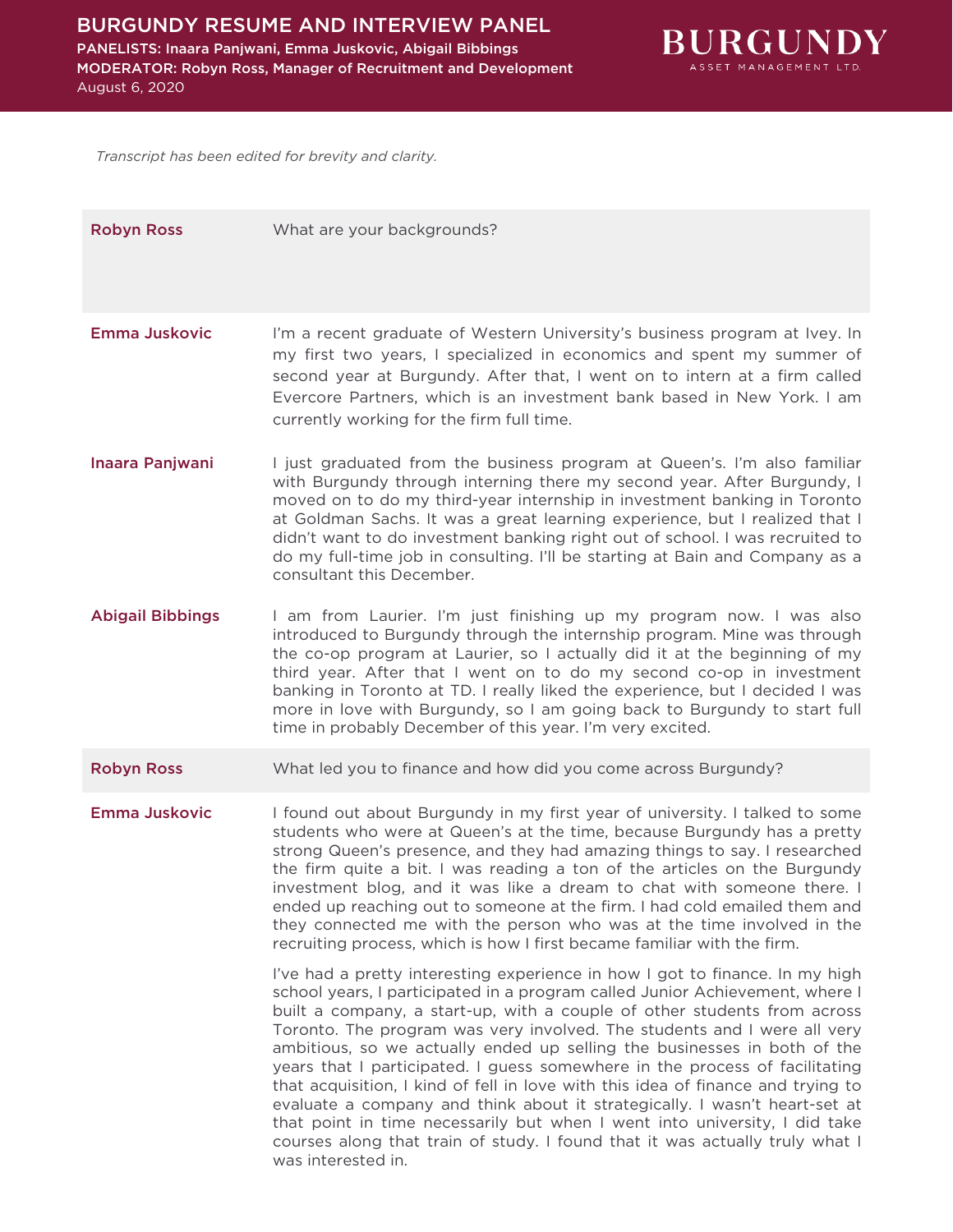

- Inaara Panjwani I came into Queen's not knowing much of what existed in the finance industry. I didn't really know what asset management was, let alone what Burgundy was. But early on in my first few weeks of university, I came across some people who kept talking about this investment council and how much they learned through the experience of being on it. I figured this was something I had no idea about and even if I didn't want to go into finance, it was probably a useful skill. Hopefully, I would make money and I'd want to invest. I figured it was a good opportunity to learn from really smart, passionate people. I tried out for this investment council in September. It didn't work out, but I applied again in March, with the right mentors and a lot more preparation that time, and I ended up getting on the council. Through that, I met past interns at Burgundy and other investment management companies that seemed really passionate about the work they were doing. It led me to be more open to the idea of applying to a company in an industry that I didn't really know much about. I'm super glad I did. I think what I learned from analyzing companies to decide if they were a good investment or not was applicable to everything I did in school after. It didn't just feel like what you would traditionally imagine as finance. It felt so much broader trying to understand if a company was a good business or not.
- Abigail Bibbings I came into university really not knowing what I was going to do. I knew that I liked numbers from high school, but I went to a pretty small high school in London, so we didn't really have a ton of business courses or anything like that – we definitely didn't have any cool programs like Junior Achievement. But I took an accounting course and I loved it, and I took a finance course and I was like: *This is kind of interesting*. *Maybe these are my two paths that I'll pursue*. So I went into university thinking I was going to get my CPA. I took a couple of accounting courses and initially really liked them. Then I took a tax course and realized I really didn't like it. Realizing that accounting was definitely not for me was my biggest weed-out moment from university. At that point I was already kind of considering a career in finance, but I didn't really know what investment banking was, what asset management was. I just knew that I thought finance was interesting. My dad invested in the stock market, and I thought that was kind of cool. So, when I was going to apply for my first co-op term, there was a group of "finance guys" at our school – because I go to Laurier and it's not as prominent that there is a big group of people in finance (maybe if some of you guys are from smaller schools you can relate to that) – a couple of my friends that I made from just saying, "I think I want to do finance." One of my good friends interned at Burgundy. He said it would be the perfect fit and that I should apply, and I did. I did a bunch of research and was like, *this sounds amazing*. I love entrepreneurship and I love finance. Combining the mindset of thinking in a managerial position to make decisions on what is good and bad about a company was super interesting and cool, and I went about it from that angle. I definitely didn't follow a straight and narrow path. I didn't even really know what investment banking was in second year. I came across Burgundy from the job application but then everything I heard about it – from the work that you do, to the people that you get to work with, to the actual companies that you get to learn about… I am a big research person. It's like my favourite thing in the world to do, so it was a really good fit for me.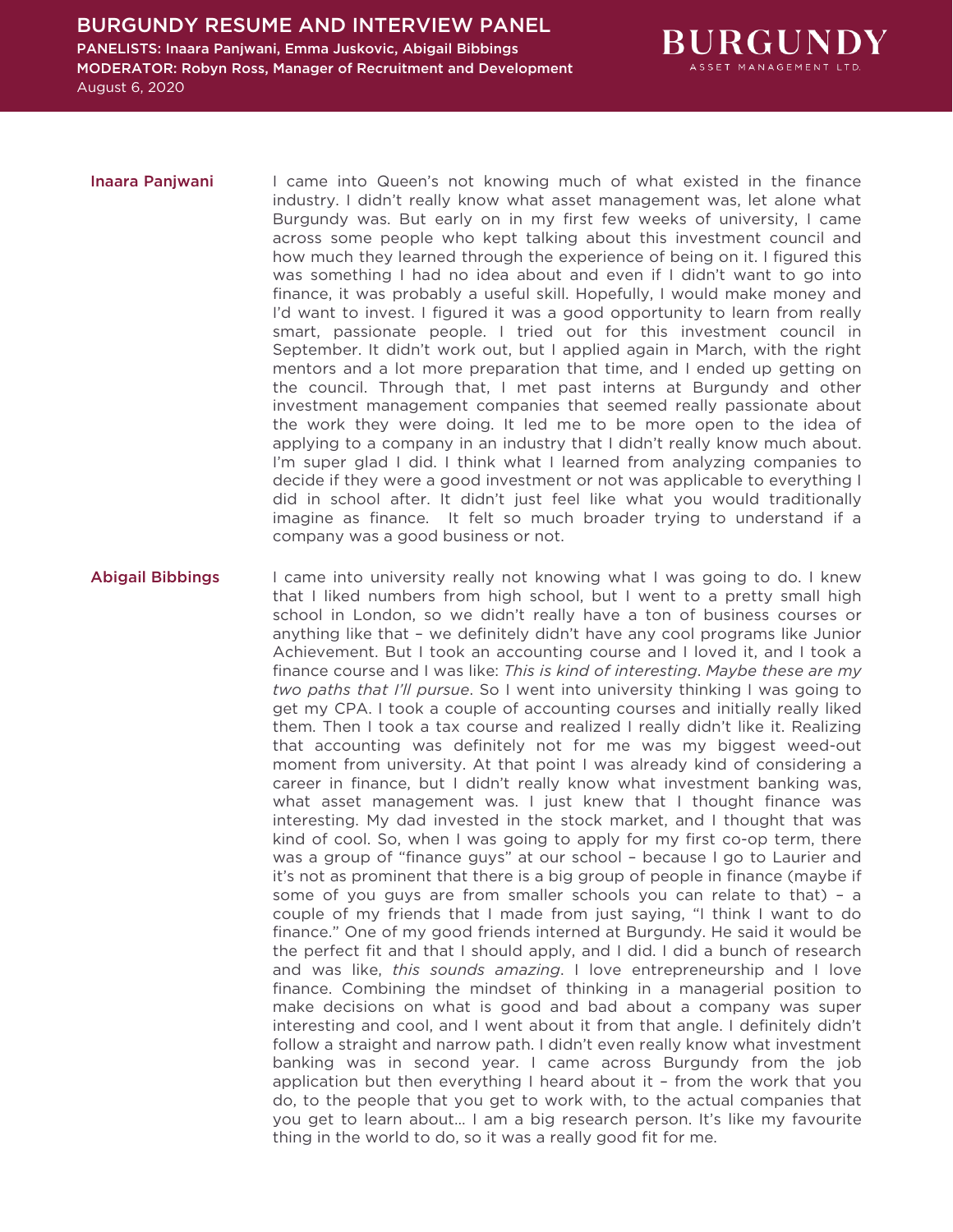

## Robyn Ross After you saw the job application, how did you work through that selfdoubt that is at university, the atmosphere that sometimes tells you that maybe you're not enough for that job?

- **Emma Juskovic** It's an ongoing process. Throughout your years of university, you'll always face some sort of self-doubt, despite how much you might accomplish or you might know – especially in comparison to the people that may be casting those doubts. Having a strong mentor network was really important for me. I had two people who were absolutely pivotal in my decision to go into finance and to apply to jobs in the field. The constant reminder was really helpful, and I was fortunate for that.
- Inaara Panjwani It's really easy to see people around you that seem like they know so much about finance. Especially when you are just starting out or you haven't started your interview prep or taken a finance course, a lot of the jargon sounds super intimidating and confusing. But I came to a point where I realized that these companies aren't looking for someone who can recite what goes into a model verbatim, they are looking for people who can think and understand how a company works. If you put in the time to do the interview prep and you have mentors to guide you through that process, there is no reason someone who didn't have a previous background in finance or just developed an interest in applying to a finance company shouldn't be able to get the job and succeed when they are there.
- Abigail Bibbings There is a ton of self-doubt at the beginning, but it really took me telling myself that at the end of the day, there is not a whole lot that you have to lose from interviewing and putting yourself out there and doing what you can. I wouldn't say I had that many mentors to start with. Laurier doesn't really have a great alumni program in finance, so that wasn't something that I necessarily had. But I surrounded myself with the right people, people that were in finance but were also genuine. They wouldn't try to impress you with how fast they could talk or how many big words they could use. They would just make it simple, which, to be honest, finance is not the most complicated, intense thing in the world. It is much simpler than everybody tries to make it out to be. It really took me accepting that to get to a place where I was a little bit less in the mindset of doubting myself. I think it's still something I struggle with. I still am always like: *I need to try and be more and be better*. Self-doubt is something that I don't think ever entirely goes away, but that's not an entirely bad thing either because you always want to make sure that you're fact-checking yourself and you're being honest about what you know and what you don't know and being open to learning new things.

Robyn Ross What has helped you stand out in your resume? Do you have any tips for getting your resume looked at in the first place?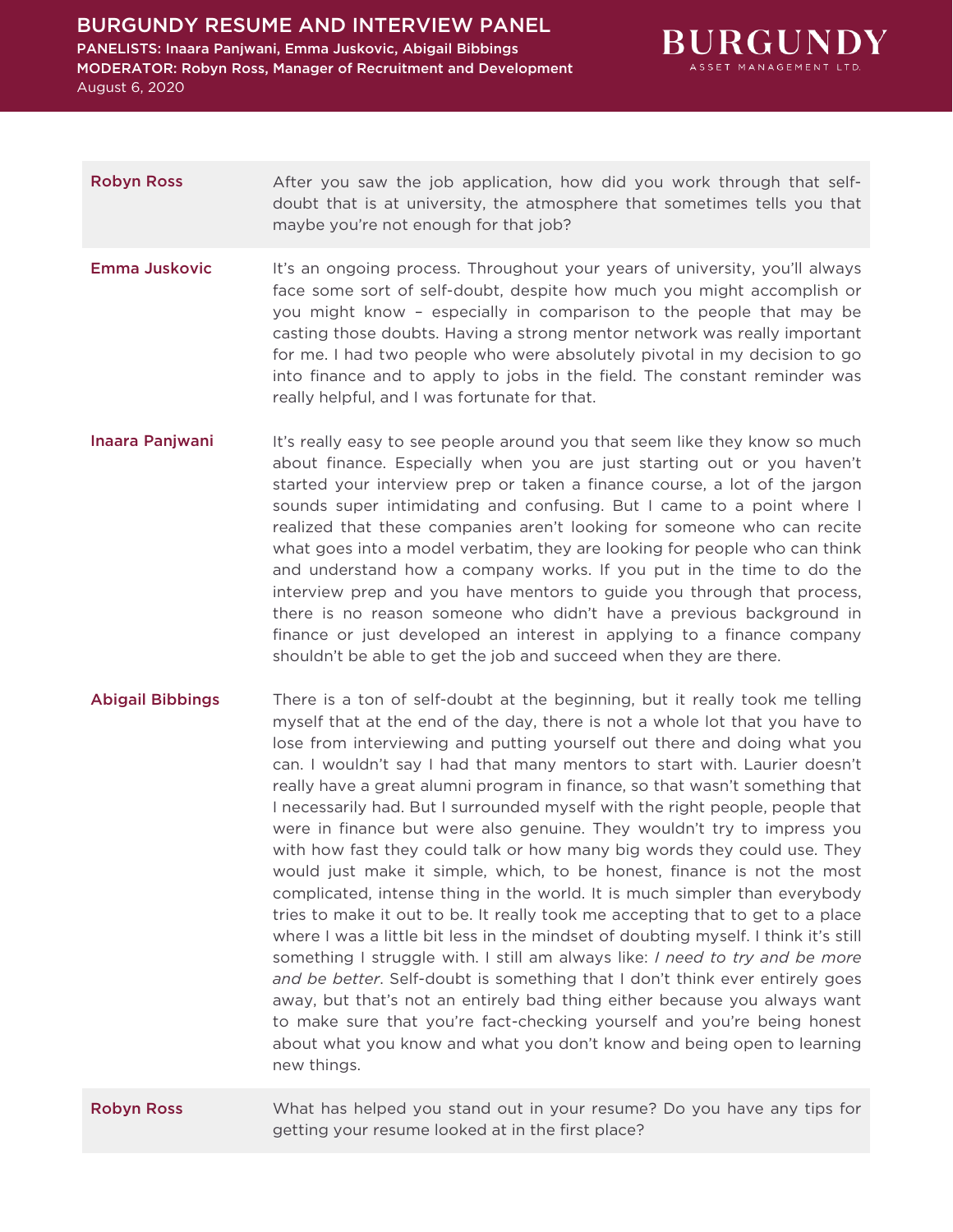

**Emma Juskovic** Resumes are kind of a hard thing because you send this piece of paper into a black box and then you either get a call back or you don't. You never really know what happens to it. It's hard to see what catches and what doesn't, but some fine tuning over the years has shown me a couple of things. First of all, just formatting-wise, there is a "finance format" and I think that in order to be practically helpful, if you are going to a school that has an investment club, you could reach out to them and they will offer you advice on how to format that for investment banking jobs. That can be quite important and pass your resume past the first screening level where they don't just automatically assume that you don't know. Beyond that, what has helped me the most is that I always tried to communicate that my interests are very broad. I grew up doing a ton of different types of extracurricular activities. I've learned multiple languages since I was really young. I really love art; I paint a lot. I played a lot of sports. Anything that I could learn from that wasn't necessarily school I tried to do as a kid and even in my university years. Trying to communicate those facets of my personality, which aren't necessarily captured specifically with where I have worked or with what kind of academic achievements I've had, has always been important to me and I think it's made me stand out a little bit in interviews. You can do that in your "skills and interests" section on your resume or communicate it in the first conversation so the interviewers get a better sense for who you really are.

Inaara Panjwani I wasn't sure what was going on in people's heads when they were reading my resume, so I put a lot of emphasis on making sure I was talking to people at those companies and that they knew I was interested, and that I also felt interested after those conversations. But specific to my resume, I would emphasize spending some time on a "skills and interests" section. Pick experiences that are broader and not directly related to what you're applying to. From people that I've talked to that are in recruiting, a lot of these bigger companies find that all of these resumes start to sound the same after a while. People are all on consulting clubs or finance clubs, so just showing that you are interested in other things and pursuing things that you find fun can go a long way. In my resume, I made an effort to make sure that the experiences that I listed were somewhat diverse and each showcased something different instead of just focusing on what sounded the most impressive on paper.

# Abigail Bibbings I think is the biggest thing that differentiates people is having actual passions and interests outside of the finance realm. I am not coming from a super intense finance background, but I'm really interested in social entrepreneurship. That's what my biggest focus at university has been outside of finance. So I talk a lot about things that I'm passionate about, but I relate the skills that I have learned in those different positions and roles and different activities that I have been engaged with back to useful skills for finance. I use the cover letter to communicate that. In a resume, it's tougher to show your personality and show who you really are because it's a couple of bullet points for the most part, outside of "skills and interests." But in a cover letter you have more of an opportunity to show your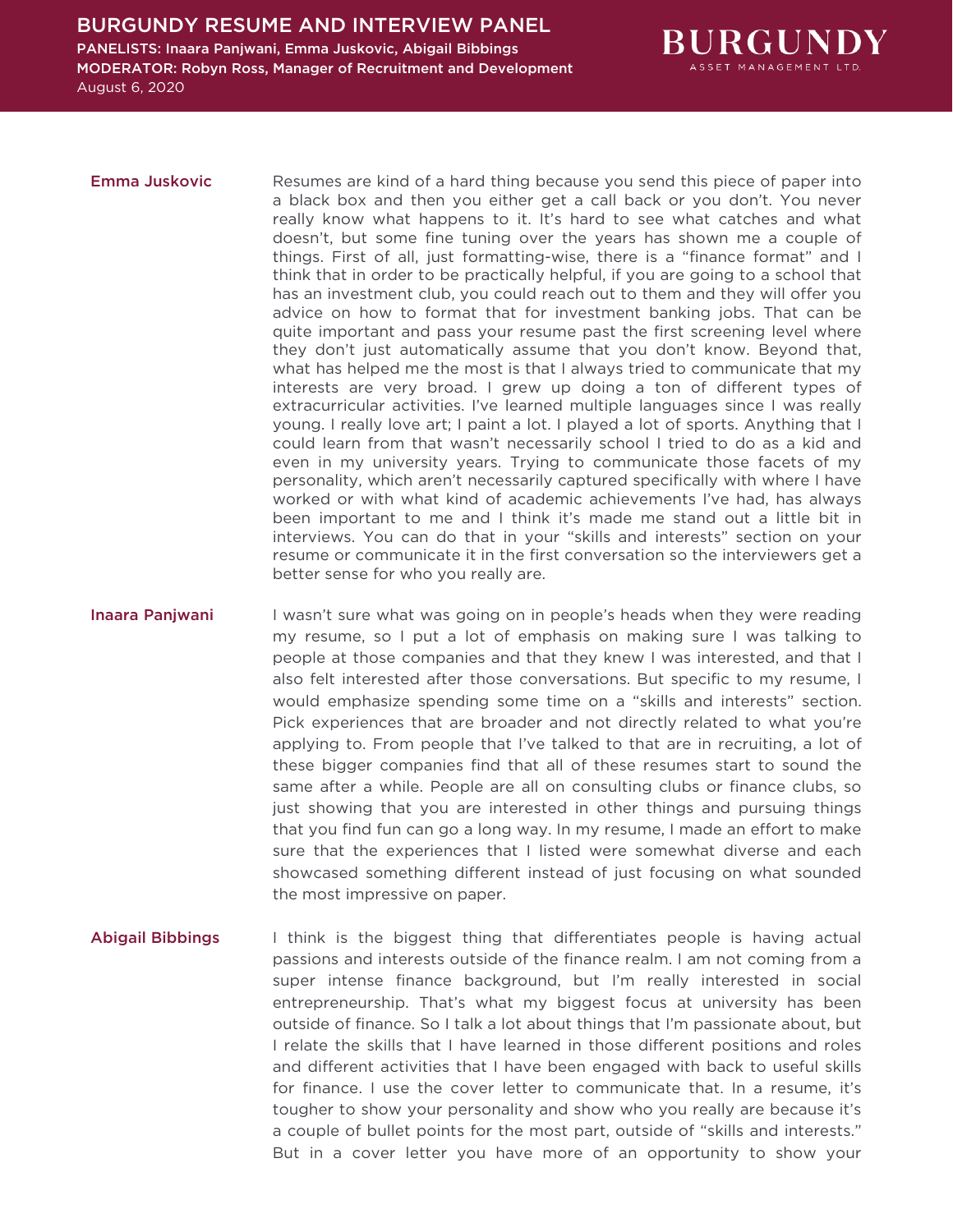

personality from that side. And reading a formatted cover letter about who you are and why you like finance probably gets pretty boring from a hiring perspective if people aren't trying to differentiate themselves. And you can't just say that you're interested in interesting things on your cover letter without actually being interested in those things. You have to take the time before you apply and before you actually write your application. Find something you love doing outside of finance, something that motivates you. If it is finance, find something really cool within it. Take that time because it really will shine through in a cover letter, a resume, and an interview. Outside of that, something that I've always included in any cover letter is that I always try to reach out to somebody from the company and learn a little bit more. It's really good to show that you're being proactive about learning about the company and not just skimming the website. If you have taken the time to reach out and learn a little bit more, if you've built a relationship, name drop. *I spoke to so-and-so and I loved this about what they said and I think that fits with exactly what I want to do because of x reasons*. If you don't have super relevant experience, don't stress because you don't necessarily need to have the perfect job experience to get these jobs. You can take things you've learned from any role in your entire life and show how you would apply those different skills to the job that you are applying for – whether it's Burgundy, investment banking, consulting. There are lots of opportunities to do that. Especially if you are in first or second year, don't be stressed because you don't have relevant job experience. You can take what you've learned in other places and apply it to finance even if it doesn't seem directly relevant.

**Robyn Ross** If you answer a technical question in an interview and you know 100% that you got it wrong, how do you recover?

Inaara Panjwani I have done that multiple times, and I think the first step is recognizing that it's very normal for you to get something wrong or not know a term. There were certain situations where the interviewer would ask a question and I wasn't even sure what one of the acronyms that was mentioned was or I had an idea of what a ratio was but I was debating whether to just assume that I was right or ask them. Usually I would go with option two. If I was unsure of something, my approach was instead of assuming I knew it, to just ask the interviewer or say: *This is what I think it is based on what the name of this term is. Does that make sense?* Usually that gives you an opportunity to show that you can apply knowledge on the spot, which is an important skill to showcase in addition to having put in the prep. That's what I usually tell myself to continue on with confidence mode, even though I didn't know a term. There was one case in my Burgundy interview where I got two or three things wrong in a row and the interviewer was really nice about it and explained the answer. After that it was just a bunch of back-and-forth questions. It was me asking follow-ups to understand what that new concept was just to show that I understood it now. It's totally fine if it happens. Use it as a learning opportunity and to showcase your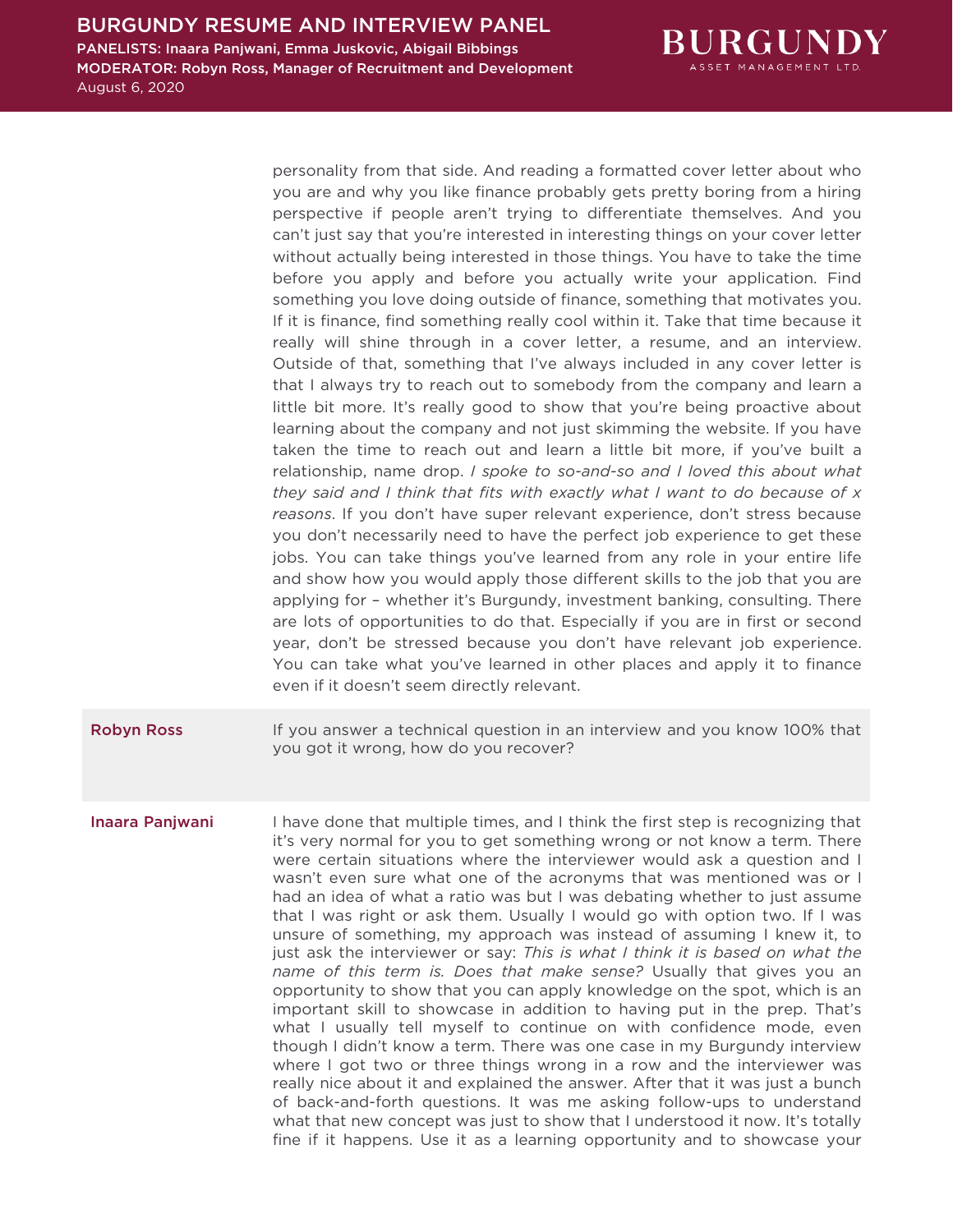

curiosity and your ability to learn from that mistake instead of thinking of it as a failure.

- **Emma Juskovic** I have another piece of advice that someone gave to me in first year before I went into interviews, which was: Always ask the interviewer how they would respond to the question if you get it wrong. I found myself doing that so much in banking recruiting and even in my interviews at Burgundy. A) You get to learn and understand the answer to the question and then you can prove that you are able to learn quickly and on the spot. B) It shows the interviewer that you really care beyond just being there to answer a question. You are looking to learn. I think those two things are important in an interview and have been helpful to me. It also helps mitigate some of the awkwardness after you get something wrong. I think sometimes you just want to curl up into a little ball under the table but instead you're just like: I don't know, but can you explain it? And it seems to make the conversation go a little bit farther
- Abigail Bibbings One of the biggest things is really showing your willingness and your eagerness to learn, especially in an internship position. They are (hopefully) not expecting you to be perfect. No interview that I've been in they've expected me to be perfect. They want to see that you are willing to learn, and that applies all the way through no matter what level of internship you're applying for.
- Robyn Ross **How do you calm your inner critic during interviews**? How do you get control of the inevitable nerves and connect with the interviewer?
- **Inaara Panjwani** For me it was practice and going through interview experiences, realizing in an exercise situation when I was nervous, what led to that, and then trying to fix it. The way I did that was in my first year I applied to a lot of clubs because that felt like free interview experience for me. Then when I was prepping for my interviews, I would reach out to people that I found particularly intimidating to do mock interviews with me, because I figured the experience of feeling nervous under that pressure would kind of replicate what would happen in an interview, and I felt more prepared working under that level of pressure. That was the most useful thing, practicing before getting put into that environment. Once you are actually in the interview, remind yourself that you are really excited about the company and that you have value to add and you have a shot. Then try to connect with the interviewers. Take the pressure off of yourself and remember they want to impress you and get you to learn about the firm as much as you want to impress them. Connecting with the interviewer is tricky. I've been in interviews where I felt like it didn't happen. I think it's a matter of actually tuning in and listening to what your interviewers are saying, understanding their background, and keeping a mental note if they mention anything that you find interesting or something that you also like. Then you can use the time there (if there is time to ask follow-up questions) or ask them at the end of the interview. Apart from that, try to remember to be yourself and not too rigid throughout. I've had interviews where there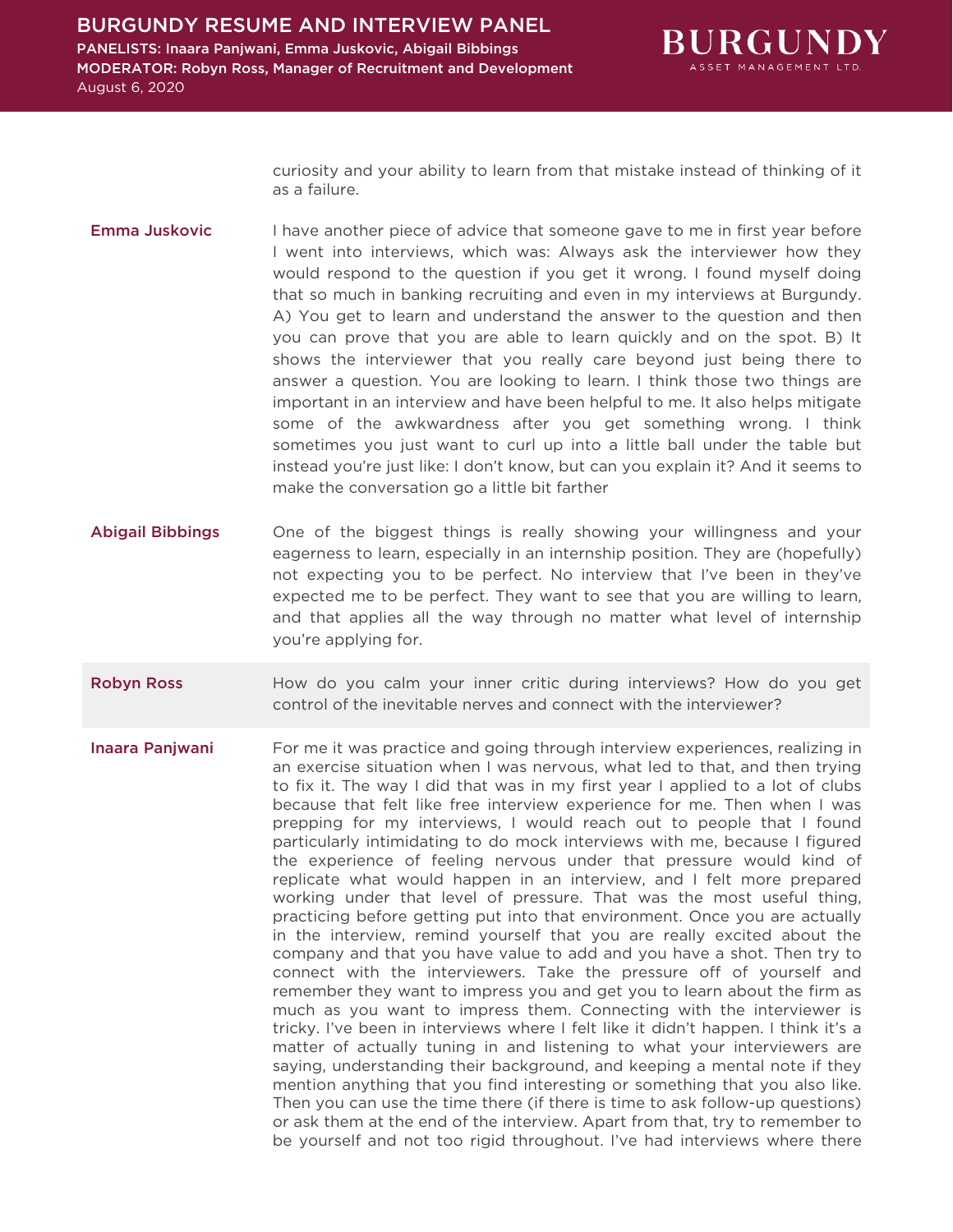

were very few behavioural questions and they were also assessing your personality with technical questions. Use those technical questions as an opportunity to show that you are curious and open to learn.

Abigail Bibbings I don't have tons of interview experience, but I've had interviews where I was more intimidated than I've been in my entire life and I just wanted to leave. I learned that it is such a two-way street and it is okay to realize in an interview: *This is not where I want to work*, despite it having a really cool name. And as much as it would be cool to work for one of those big-name companies, if the people interviewing you are making you feel super uncomfortable right from the start – and that doesn't mean asking you a hard technical question; that's fair and valid and totally fine. But if you realize right away that it isn't fun for you, that's okay. I think that's important, to just know that it's okay. I've had interviews at one of the big banks and I was like this is horrible; this isn't where I want to be. From that experience I learned not to panic in those situations. Answer what you can, but at the end of the day if it isn't really where you want to be, just be okay with that and find somewhere where you love the people that are interviewing you and you love the job and the role and the company. That's where you're going to be happy and you're going to do the best job anyways, so it's not worth beating yourself up over it.

**Emma Juskovic** One thing you both said that I really loved is to have fun with it. I don't think that people say it enough. Since first year I've had this strategy, and it might be the dorkiest strategy, but before I go into an interview, I try to smile like as much as is physically possible for my face. So I'll be in the elevator on the way to an interview smiling. You know that strategy that if you smile, it can make you happier and you automatically uplift your mood? I started to adopt that and it really does help. I try to have a game with it. I try to give the biggest smile I can give in an interview. As stupid as it might look, it just gives me something to think about aside from the other person. It distracts me just a little bit, and it always ends up being fun. Trust me.

- **Robyn Ross** What do you think is the number one misconception about jobs in finance and the finance industry? What were your expectations vs. the reality?
- Abigail Bibbings I've worked with some younger students who are trying to get into finance so I've got a few perspectives here, but the biggest thing is that it's going to be the scariest interview of their lives, that people are going to expect them to be perfect, 100% right, and understand all the jargon. If you don't know an acronym, it's okay. It really is okay. I think there are three different bars for you to clear in a finance interview. The first bar is your technical answers. You don't need to know the answer to everything, but you should be adequately prepared for that. The second bar is behavioural. Can you think on the spot and through problems that may confuse you at the beginning? The third bar is being yourself. Are you somebody that we want to spend time with and work with and enjoy getting to know? It's not just about your technical answers; it's not just about showing that you're really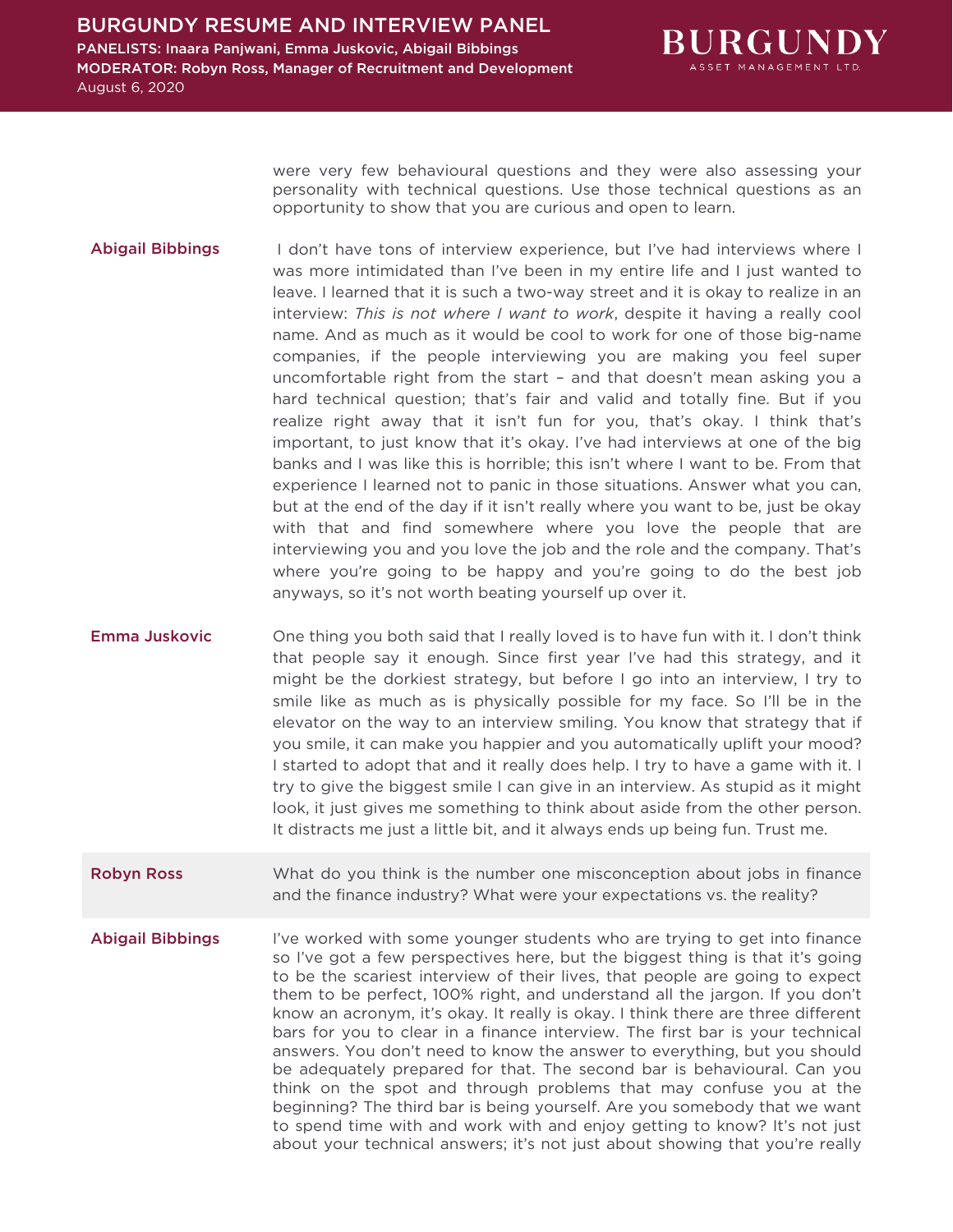

smart and you can think through a problem and talk fast and get through those answers. It is showing who you are. I think one of the biggest misconceptions is that that's not part of it. I promise that's the reason I got my jobs, just from showing who I am. I've never been the most qualified. I've never had the highest grades of anyone that I was applying against. I didn't have the most relevant job experience, but I showed that I could think through a problem, that I loved the job, and that I really wanted the opportunity. People often miss that and a lot of people won't tell you that part when they are helping you prep – especially the guys. I think that it's one thing that, especially as women, if I'm going to be a little bit preferential, we excel at because I think generally we are a bit better at opening up and showing our personality than guys. That's my own personal opinion, but it's something I always tell the girls that I work with. Don't be scared to be who you are because it makes you different, unique and interesting.

- **Emma Juskovic** I always thought there was a specific type in the jobs that I was interviewing for and I think that finance clubs on campus don't help to dismantle that narrative. We are also surrounded by movies like *The Wolf of Wall Street* and *Boiler Room*, which definitely give you the wrong impression. I was pleasantly surprised, not only when starting my job at Burgundy, but also in banking, which seems to be like the centre of all of that stereotyping. There were so many people that were just like me and so many people who were so casual and so nice, just people who are trying to learn, who are going through life the same way you are. I think we all too often underestimate how many people work in the job as opposed to just these stereotypes of really aggressive Type-A personalities. I'd keep that in mind.
- Inaara Panjwani I came in thinking there was just one type of job within finance and one type of person that would be interested in it, just from the media's perception and the type of people that define themselves as finance people in university. I learned that there are so many different types of companies and even just types of roles that you can have within these companies that all fall under this bucket of finance. I would take the time to get to know what opportunities are out there and not to silo yourself into thinking that finance is just investment banking or just investing, because it is really broad. Each firm is different and has a different philosophy and culture. There is a lot of diversity in the types of opportunities that are available and it's really hard to explain them all through one stereotype or sentence impression.
- Robyn Ross What's one thing you wish you had known when you graduated high school that would have helped you get to where you are today and have even more success than you've had?
- **Emma Juskovic** The power of reading and the power of books is something I learned through Burgundy and I wish I learned earlier. I cannot emphasize enough just how much I learned through reading and exploring in my own way. So I'd say to just get a jump start on it and explore things that you're interested in. It doesn't just have to be finance; it can be anything. Learning other people's perspectives through the written word is immensely useful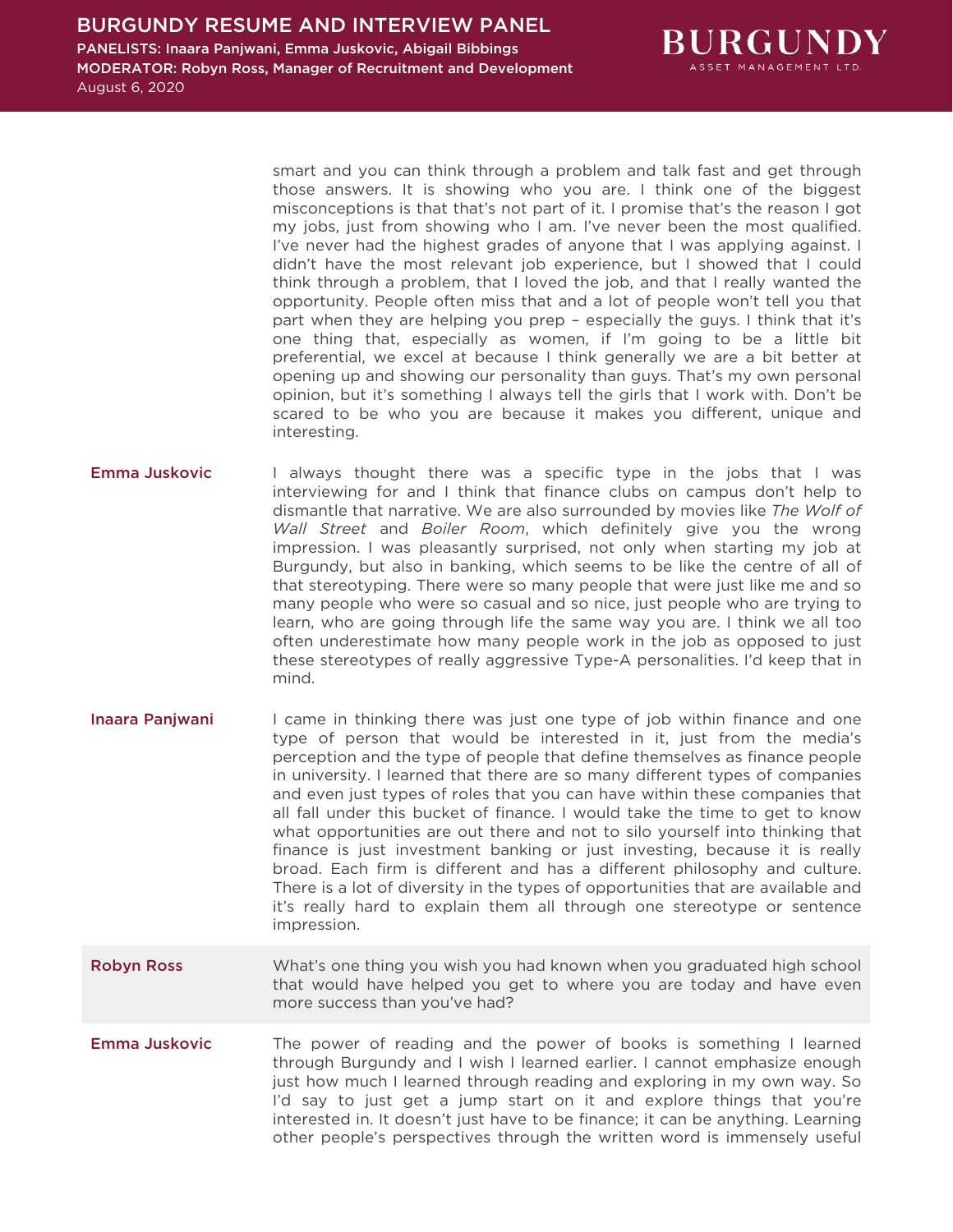

and it can open you up to so many different trains of thought from a really young age, which is really powerful.

- Inaara Panjwani I wish I had reached out to more people coming into university or even known that coffee chatting was a concept. Because even after I discovered people were doing this, I always found that to be so daunting – to reach out to strangers and ask them about their lives, but when you are a student it's the best time to do that because people want to talk to you when you are a student. I would say to reach out to people who you think have interesting career paths or would just offer you helpful advice – whether they are other students in your year or above or people in the industry. If you are able to send an email saying *xyz university student reaching ou*t… the worst that can happen is that person won't respond, but I think there is a pretty good shot that people are open to talking to a student and just sharing their advice and what they have learned through their careers.
- Abigail Bibbings Books and having mentors are two of my top three as well. The last one might be a bit unique to me, but there is a lot of power in having an entrepreneurial mindset and being able to think from a managerial position. Putting yourself in positions where you are managing a team or running a business, where you have to think about the sustainability of a business long term is hugely valuable. It has been the thing that has helped me do well in university. Being able to put myself in the position of a manager and think about it from their perspective helped me do well in my internships: What questions I should ask, what questions they are probably thinking about, where I think they should be looking further into, what areas might be issues or potential areas for growth in the future. This applies in finance and marketing and HR and consulting, everything. It's incredibly valuable and something I think gets overlooked by pretty much everyone I know from Laurier in finance because they don't associate that entrepreneurial mindset or being able to think in that managerial position as something super valuable. They focus more on the technical stuff. I think opening up your perspective and your mind to those ways of thinking is huge and having that experience is something that you can draw on for the rest of your life and in any situation in a job interview. That is something I happened to get involved with in second semester but was a fluke and has been the best thing that happened to me. So I would highly encourage anyone who is just starting to do something like that as well.